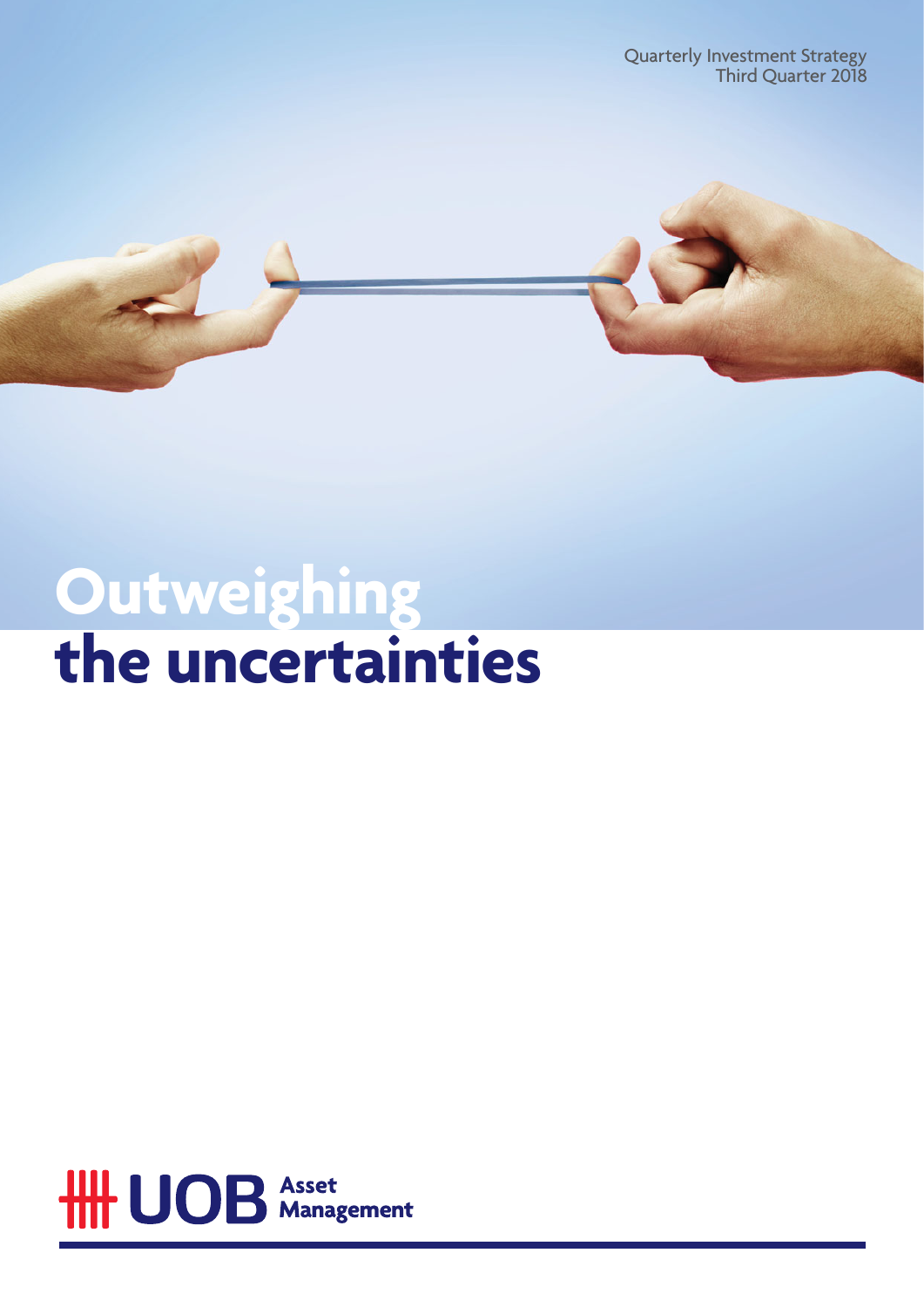### **Investment Strategy**

[Global Asset Allocation](#page-2-0) 

[Global Investment](#page-3-0) Strategy

[US Equity](#page-4-0)

[Europe Equity](#page-4-0)

[Japan Equity](#page-4-0)

[Asia Ex-Japan Equity](#page-5-0)

Global Fixed [Income Strategy](#page-7-0)

[Currencies](#page-10-0)

[Commodities](#page-11-0)

[Alternatives](#page-12-0)

[Contact Details](#page-13-0)



This is an interactive PDF. For ease of reading, simply click on the navigation bar to go to the desired section.

## <span id="page-1-0"></span>Contents **Investment Strategy**

As of mid-2018, investment returns in most asset classes, have been lacklustre. The equity markets are slightly up for the year and most fixed income markets are slightly down. Still, the year holds much promise with global gross domestic product (GDP) expansion and double-digit corporate earnings growth.

Overall, our assessment is that the risks from trade spats, European politics and other geopolitical issues are unlikely to undermine growth. This is the reason why we continue to expect growth assets to outperform in 2018. We argue that historically, equity returns average around 13% during years of double-digit earnings growth. There are only a few years in history where equities fall below their average returns against a backdrop of both global growth and earnings growth at double-digit rates.

Hence, we continue to overweight equities, underweight fixed income, neutralise commodities, overweight alternatives, and underweight cash.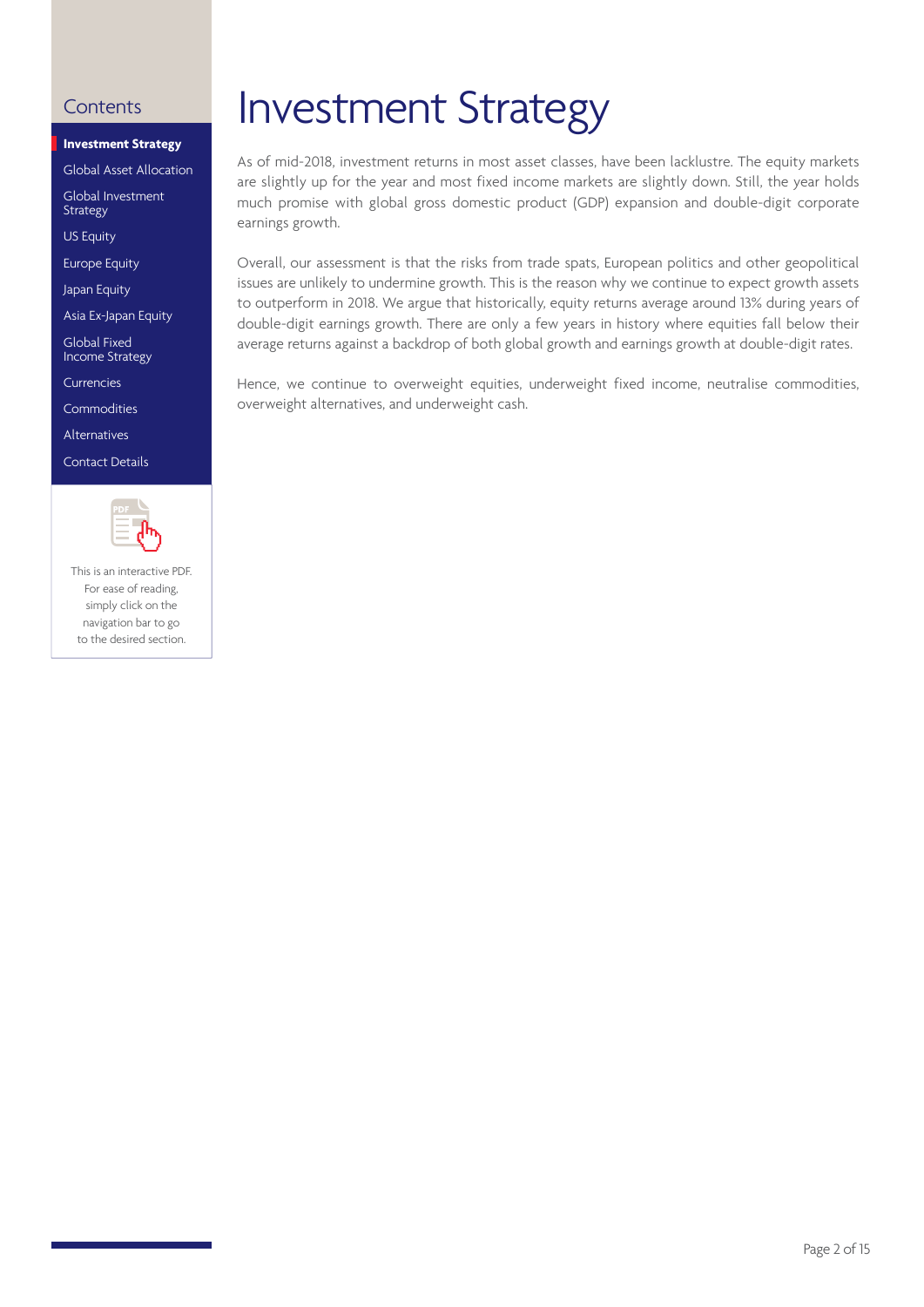<span id="page-2-0"></span>[Investment Strategy](#page-1-0)

**Global Asset Allocation**

[Global Investment](#page-3-0) Strategy

[US Equity](#page-4-0)

[Europe Equity](#page-4-0)

[Japan Equity](#page-4-0)

[Asia Ex-Japan Equity](#page-5-0)

Global Fixed [Income Strategy](#page-7-0)

[Currencies](#page-10-0)

[Commodities](#page-11-0)

[Alternatives](#page-12-0)

[Contact Details](#page-13-0)

# Global Asset Allocation

| Sector Allocation   | View  | <b>Notes</b>                                                                                                                                                                                                                                                       |
|---------------------|-------|--------------------------------------------------------------------------------------------------------------------------------------------------------------------------------------------------------------------------------------------------------------------|
| Equities            | $\pm$ | Rationale: Solid broad-based global economic growth<br>continues. Corporate earnings growing at healthy rates across<br>most regions.<br>Risks: Trade wars, European politics (Italy), late stage growth,<br>and inflation could rise and trigger more rate hikes. |
| Fixed Income        |       | Rationale: Stronger growth leads to rising rates which will be<br>a headwind for fixed income performance.<br>Risks: Bond yield moves have already been priced in, if<br>growth disappoints, bonds could be a surprise winner.                                     |
| Commodities<br>Uo a |       | Rationale: Strong global commodity demand, but oil prices<br>and several key base metals appear to be peaking.<br>Risks: China's growth could slow more than expected.                                                                                             |
| Alternatives        | $\pm$ | Rationale: Equity and fixed income trends have been<br>lacklustre which give alternatives the chance to outperform<br>on lower volatility.<br>Risks: Extreme market volatility and market movements<br>outside of individual company performance.                  |
| Cash                |       | Rationale: We are underweight on cash in a pro-growth<br>environment that should lead to strong returns in equities<br>and commodities.<br>Risks: Any correction, even a temporary one, would benefit<br>from having extra cash to deploy.                         |

Maximum Overweight: ++ Slight Overweight: + Neutral: Slight Underweight: - Maximum Underweight: --

## Summary

The global economic expansion is into the ninth year, and markets appear to be concerned that the world is due for a new recession. Even as inflation and interest rates normalise, raising uncertainties in the markets, macro growth factors remain supportive of growth assets such as equities. In addition, our assessment of recession indicators indicates that the chance of a new recession within the next 12 to 18 months appears low.

The trade spats between the US and China present uncertainties to be avoided and monitored, rather than implemented into our base case view for asset allocation. Hence, while we do not recommend radically shifting to a risk-off position for an expectation of an economic downturn, we are modestly shifting portfolios to reduce some of the sectors and geographies that are more vulnerable to trade risks.

In a continued expansion with strong broad-based global GDP growth and strong earnings in a normalising cycle, we advocate an overweight position in equities and an underweight position in fixed income.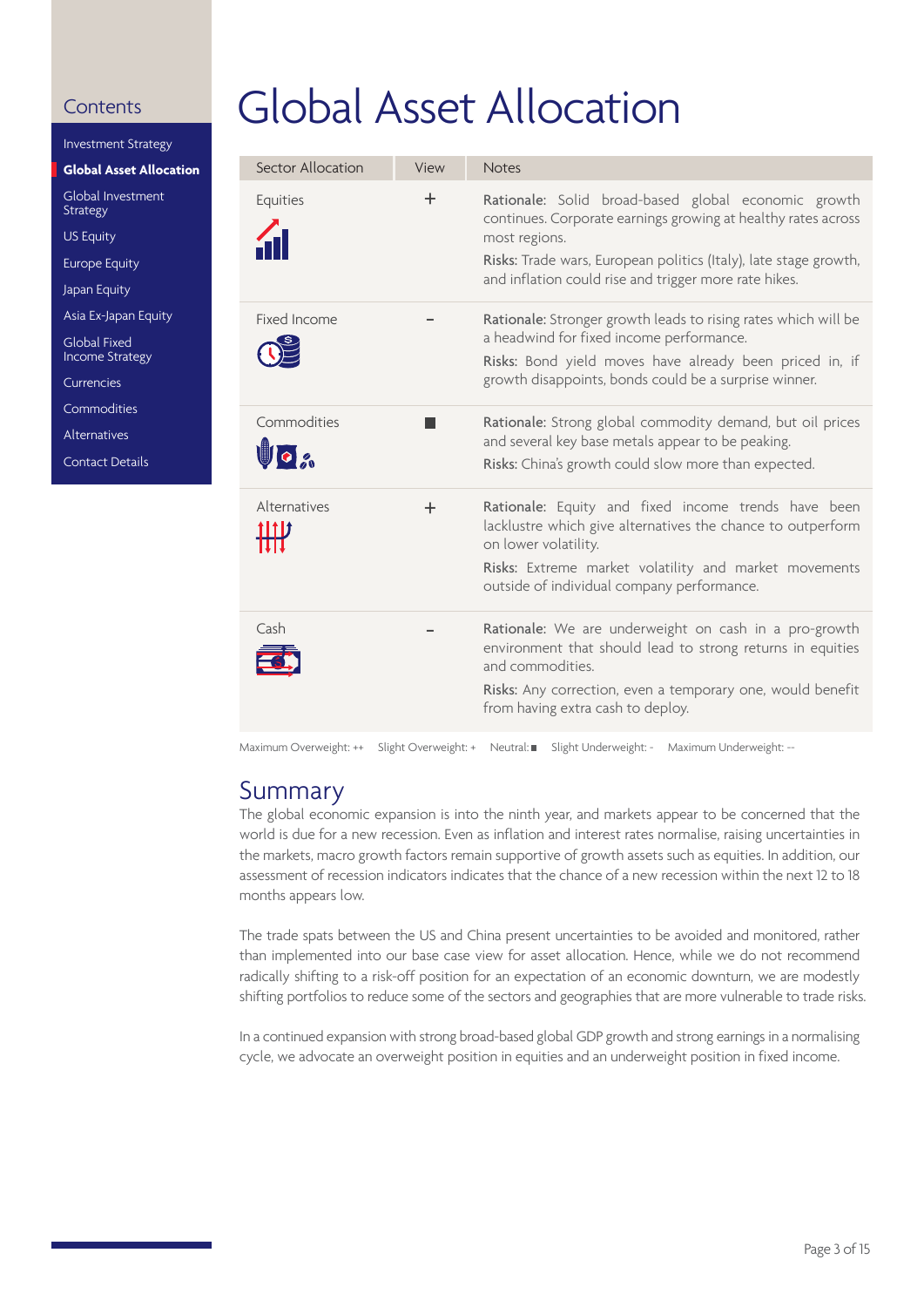```
Investment Strategy
Global Asset Allocation
```
**Global Investment Strategy**

[US Equity](#page-4-0)

[Europe Equity](#page-4-0)

[Japan Equity](#page-4-0)

[Asia Ex-Japan Equity](#page-5-0)

Global Fixed [Income Strategy](#page-7-0)

[Currencies](#page-10-0)

[Commodities](#page-11-0)

[Alternatives](#page-12-0)

[Contact Details](#page-13-0)

# <span id="page-3-0"></span>Contents Global Investment Strategy

### Outweighing the uncertainties

Growth assets including equities continue to be supported by healthy global growth and earnings growth. The bullish case for equities is fairly straightforward unless something unusual happens in 2018.

Our equity scorecards which monitor for typical drivers of equity performance continue to look healthy. These include leading indicators, absolute GDP growth, earnings growth, fund flows and fiscal policy. We shifted valuations to neutral even as they had previously been a negative factor. The price-to-earnings multiples in the US had been high earlier in the year but after earnings growth and a sideways market, valuations have returned close to average levels. Meanwhile, other markets including Asia are back in line with long-term averages. The obvious negative in the scorecard comes from tightening monetary conditions globally. This headwind is largely offset from an expansionary fiscal policy boost in the US which is unusual at this stage of the late cycle. Thus, the backdrop for equities remains strong and it would take the rise of new risks to undercut the outlook.

A period of normalising interest rates is inherently a headwind for fixed income markets. While there is debate over the US Federal Reserve (Fed) enacting more than three interest rate hikes in 2018, there is broad consensus that the peak of the Fed funds rate is somewhere between 3% and 3.5%. We expect the 10-year US Treasury (UST) yield curve to flatten and even invert at some point in the next couple of years. It also means that 10-year UST yields have already made its largest moves and given the better carry in credit, we would expect fixed income funds to be positive through the rest of the year after being down in the first half of the year. The range of possibilities is not really as uncertain and as wide as markets may fear at the initial stages of the rate hike process.

While we have constructive views on equities and fixed income, a significant number of risk issues could undermine our expectations. The most material issue so far in the first half of 2018 has been the concerns of US-China trade skirmishes which could be potentially negative for the global economy, particularly should protectionist policies materialise.

"It increasingly appears that the US and China would require time to address trade issues, and these headlines would remain a significant overhang for markets over the coming quarter. We expect that the trade concerns would eventually moderate."

The trade frictions between the US and China will not disrupt a backdrop of growth, and there would be some form of compromise. In the grand scheme of things, however, the economic impact of the trade tariffs announced are small. We continue to believe the spats with US trading partners have largely been about negotiating tactics and that none of the parties involved really want sustained trade conflicts.

European political issues still remain a key risk with Italian elections in September. We would expect markets to turn more volatile if leaders representing anti-Euro sentiments are elected. Finally, tensions with North Korea have been on the radar for years. The recent Trump-Kim summit was a positive step in the right direction, and the fears which gripped the markets six months ago have alleviated. However, the denuclearisation process remains elusive and any concrete steps to indicate so in the next few months would positively boost markets. In the event of North Korea failing to enact on promises, we would have to continue to monitor further risks of hostilities in Asia.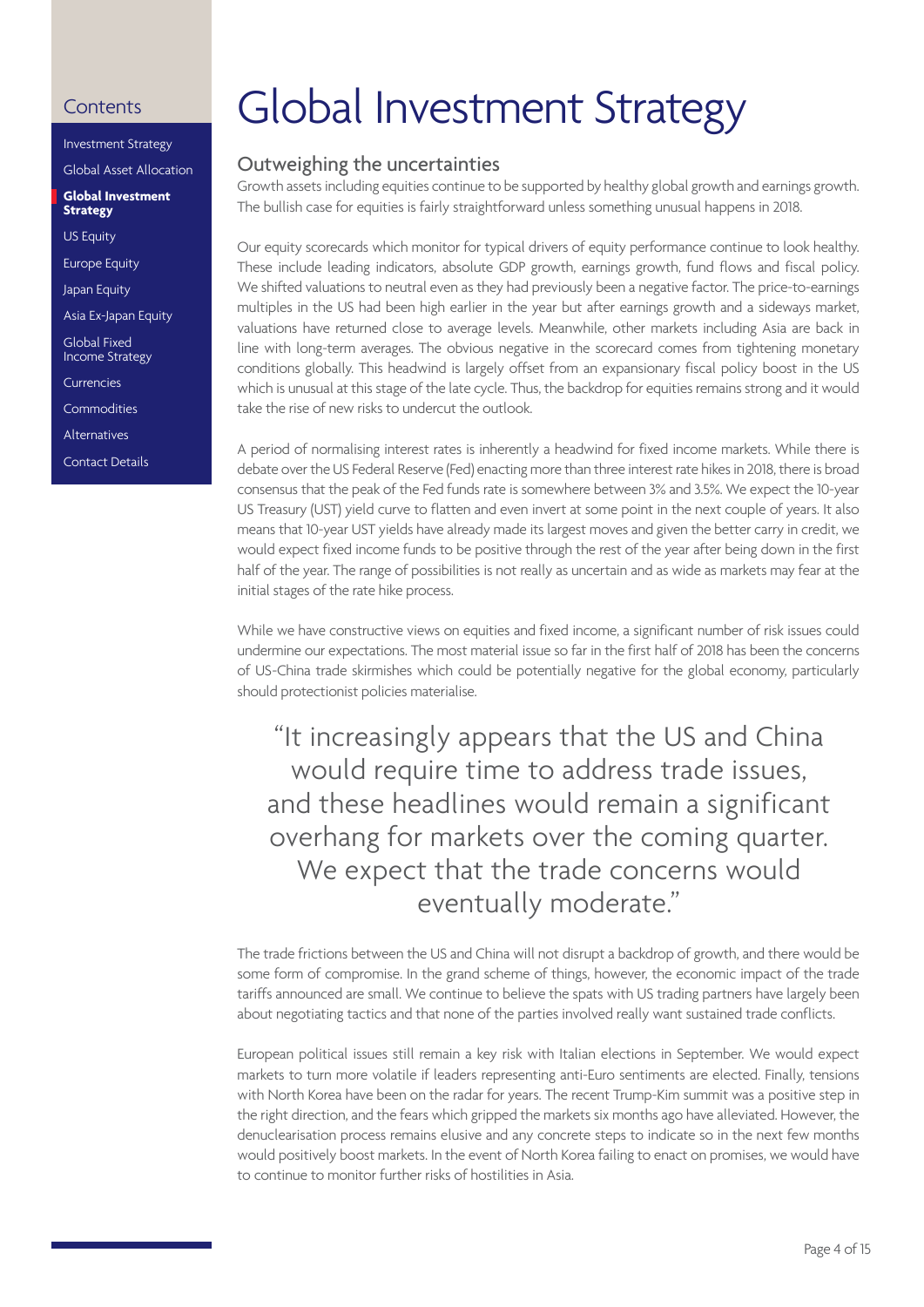<span id="page-4-0"></span>[Investment Strategy](#page-1-0)

[Global Asset Allocation](#page-2-0)

[Global Investment](#page-3-0) **Strategy** 

**US Equity**

**Europe Equity**

**Japan Equity**

[Asia Ex-Japan Equity](#page-5-0)

Global Fixed [Income Strategy](#page-7-0)

[Currencies](#page-10-0)

[Commodities](#page-11-0)

[Alternatives](#page-12-0)

[Contact Details](#page-13-0)

# US Equity

| Country Allocation | View | <b>Notes</b>                                                                                                                                                                                                                                                                                                                               |
|--------------------|------|--------------------------------------------------------------------------------------------------------------------------------------------------------------------------------------------------------------------------------------------------------------------------------------------------------------------------------------------|
| US                 | ÷    | Rationale: Sentiment with US corporates is bullish owing to<br>a tax cut stimulus. The economy is likely to run the highest<br>GDP growth rate and the highest level of corporate profit<br>growth above its long-term average. Valuations which had<br>been high in recent years are closer to long-run averages due<br>to profit growth. |
|                    |      | Risks: Inflation from overheating is increasingly of a risk from<br>a strong economy. Policy mistakes such as trade wars and                                                                                                                                                                                                               |

excessively rapid rate hikes could create a growth shock.

### Summary

The markets may be underestimating the strength of the US economy. Our scorecards indicate the US in a significantly stronger position compared to Europe. This includes growth, leading indicators, momentum and earnings.

# Europe Equity

| Country Allocation<br>View                                                                                | <b>Notes</b>                                                                                                                                                                                                                                                                                                                      |
|-----------------------------------------------------------------------------------------------------------|-----------------------------------------------------------------------------------------------------------------------------------------------------------------------------------------------------------------------------------------------------------------------------------------------------------------------------------|
| Europe<br>$\begin{pmatrix} \frac{1}{2} & 0 \\ 0 & \frac{1}{2} \\ \frac{1}{2} & \frac{1}{2} \end{pmatrix}$ | Rationale: European economic trends have been coming in<br>below expectations and corporate profit growth is below<br>that of global averages.<br>Risks: Political risks over the coming quarter are elevated and<br>the risk of anti-Euro sentiment rising in the country. Growth<br>could continue to surprise on the downside. |

### Summary

European politics has become a key risk in the wake of Italy's new government taking a strong anti-Euro stance. A new round of elections will be likely held in September and could trigger markets to turn more volatile if the anti-Euro sentiment spreads.

## Japan Equity

| Country Allocation | View | <b>Notes</b>                                                                                                                                                                                                                                                           |
|--------------------|------|------------------------------------------------------------------------------------------------------------------------------------------------------------------------------------------------------------------------------------------------------------------------|
| Japan              |      | Rationale: Industrial production data in April was reassuring.<br>Domestic economic conditions appear on track to maintain<br>its above-potential growth, alongside moderating however<br>still healthy global purchasing managers' index (PMI) in major<br>economies. |
|                    |      | Risks: Structural issues such as demographic trends remain an<br>overhang on the country, escalations over trade with the US<br>or a sharp appreciation in the yen.                                                                                                    |

### Summary

The below-target inflation rate is supportive of the continued accommodative monetary policies from the Bank of Japan (BoJ), which should help support the market, alongside the slowing pace of foreign exchange (FX) driven negative corporate earnings revisions.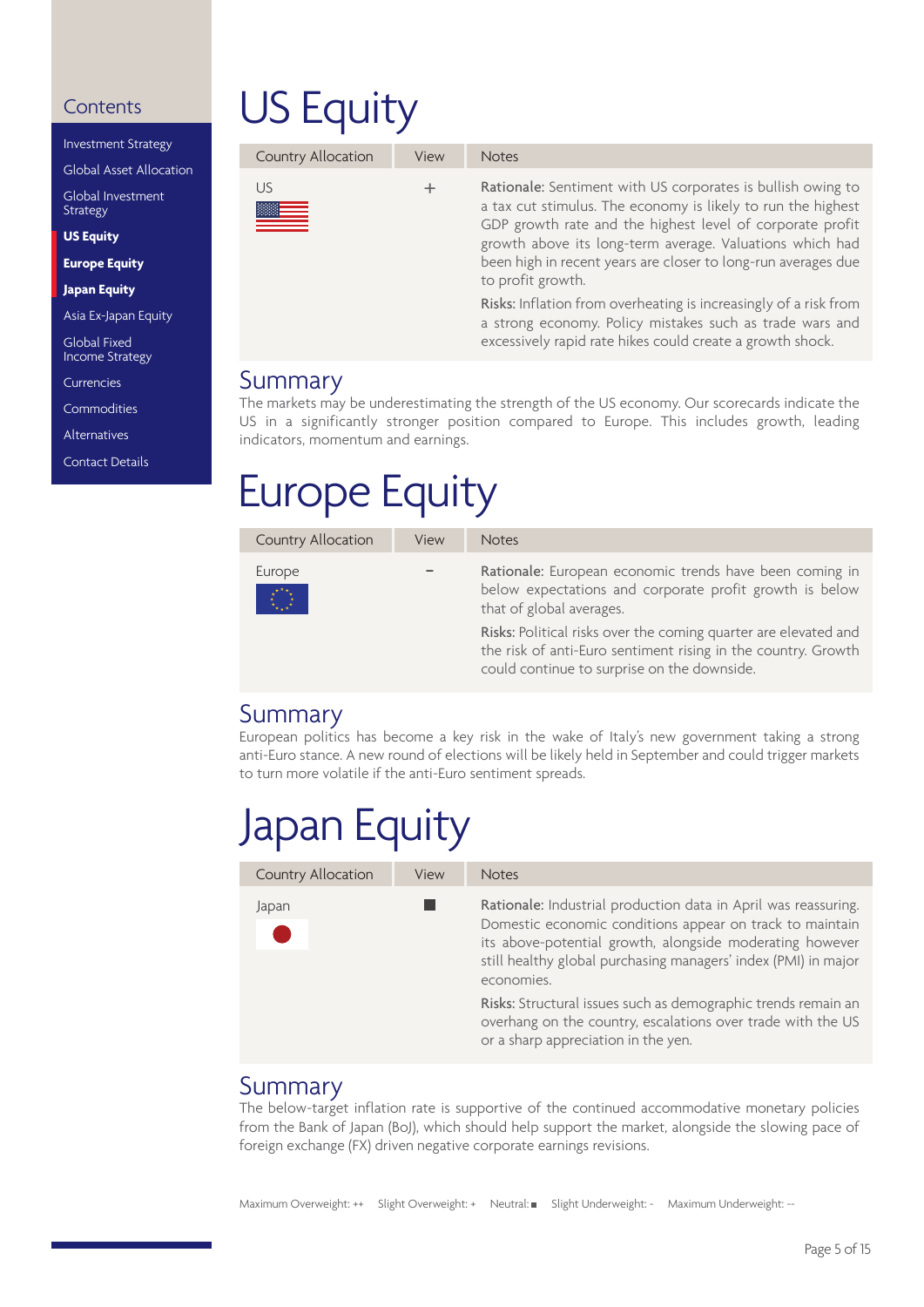<span id="page-5-0"></span>[Investment Strategy](#page-1-0) [Global Asset Allocation](#page-2-0) [Global Investment](#page-3-0) Strategy [US Equity](#page-4-0) [Europe Equity](#page-4-0)

[Japan Equity](#page-4-0)

**Asia Ex-Japan Equity**

Global Fixed [Income Strategy](#page-7-0)

[Currencies](#page-10-0)

[Commodities](#page-11-0)

[Alternatives](#page-12-0)

[Contact Details](#page-13-0)

# Asia Ex-Japan Equity

| Country Allocation | View     | <b>Notes</b>                                                                                                                                                                                                                                                                                                                                                                                                                                                                                                          |
|--------------------|----------|-----------------------------------------------------------------------------------------------------------------------------------------------------------------------------------------------------------------------------------------------------------------------------------------------------------------------------------------------------------------------------------------------------------------------------------------------------------------------------------------------------------------------|
| China              | $\,{}^+$ | Rationale: Stable economic growth and strong corporate<br>profit backdrop. Macro risks are subsiding. Ongoing US-China<br>trade tensions remain but are unlikely to derail China's<br>longer-term growth path. Valuations still cheap against<br>regional and global markets.<br>Risks: Escalation in US-China trade disputes or a slowdown to<br>earnings momentum.                                                                                                                                                  |
| Hong Kong<br>كالو  | ┿        | Rationale: Continued tight demand and supply fundamentals<br>in the property sector. Office rental trends remain solid while<br>retail sales recovery gathers momentum. Macau gaming<br>growth remains solid. Better infrastructure connectivity with<br>the mainland to boost Macau and Hong Kong retail growth.<br>Risks: Lofty prices of HK residential property remains a social<br>problem. Political interference from China. Any sharp spikes to<br>US rates or the HIBOR (Hong Kong Inter-bank Offered Rate). |
| India              |          | Rationale: Valuations are unattractive despite a recent market<br>correction. Private investment and household consumption<br>show encouraging signs of recovery, however downward<br>earnings revisions continue especially in the financial sector.<br>Risks: Strong local domestic liquidity to help support the<br>market. Positive momentum in consumption could drive the<br>market.                                                                                                                            |
| Indonesia          |          | Rationale: Valuations are low, however concerns remain with<br>inflation, Rupiah vulnerability and economic growth momentum.<br>Risk of further selling pressure due to a high level of foreign<br>ownership in Indonesian Rupiah bonds. Domestic consumption<br>is expected to improve on the back of pre-election handouts,<br>government financial aid and job creation.<br>Risks: Markets could rebound if US dollar strength recedes<br>and funds return to the emerging markets.                                |
| Malaysia           |          | Ration: Short-term economic and policy uncertainties with the<br>new government could have positive prospects in the medium<br>term. Downside to economic and earnings growth from fiscal<br>deterioration.<br>Risks: A sharp spike in oil prices and optimism on reforms<br>could strengthen the Ringgit and boost the stock market.                                                                                                                                                                                 |
| Philippines        |          | Rationale: Rising inflation risks on back of higher oil prices<br>and secondary impact from tax reforms could lead to<br>further monetary policy tightening. A current account<br>deficit has pressured the Philippine peso while valuations<br>are still high relative to other Asian markets.<br>Risks: Good domestic growth rates with solid consumption<br>levels notably at the mid-to-high end. A reversal in USD<br>strength could support the peso and the market.                                            |

Maximum Overweight: ++ Slight Overweight: + Neutral: Slight Underweight: - Maximum Underweight: --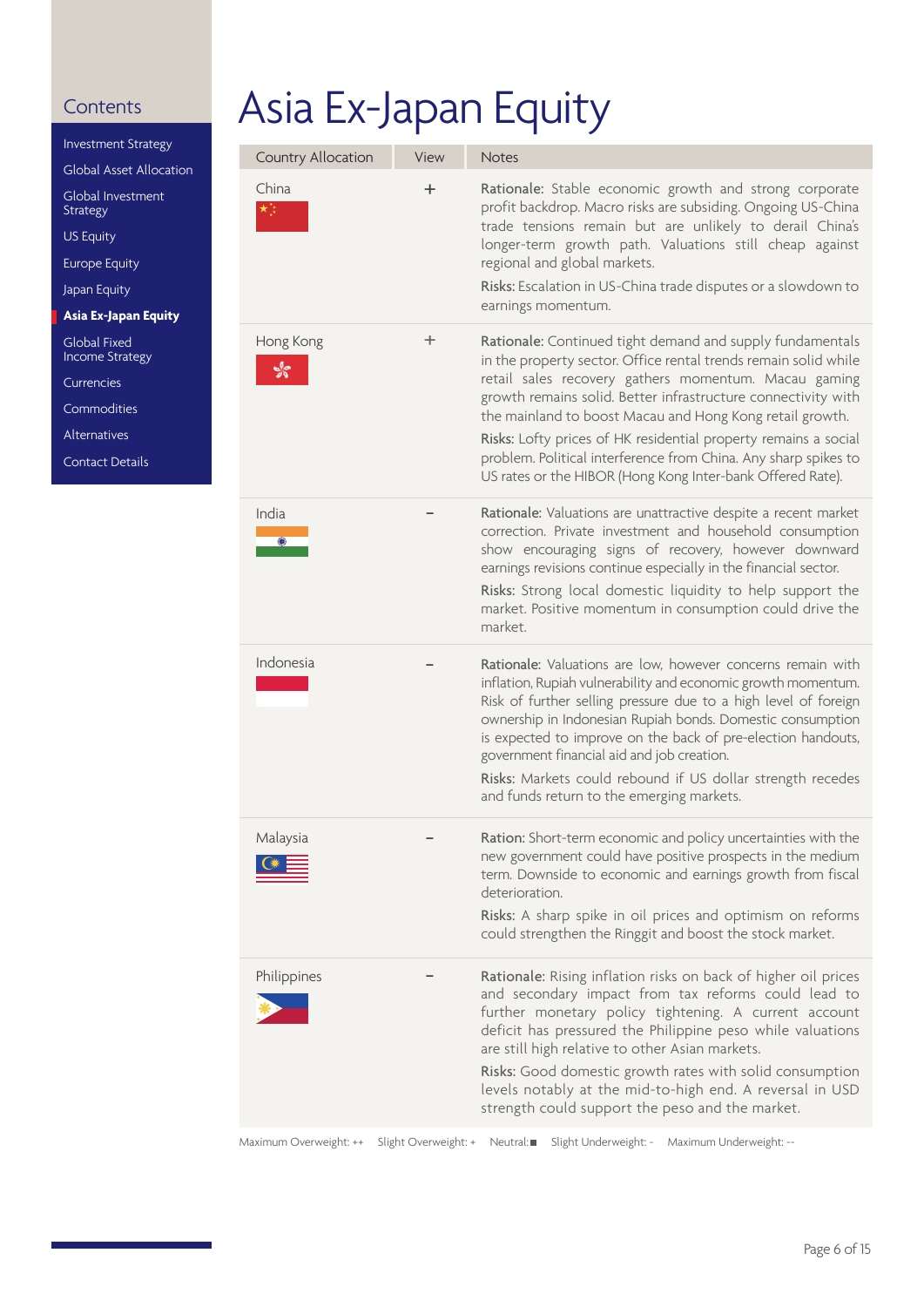<span id="page-6-0"></span>[Investment Strategy](#page-1-0)

[Global Asset Allocation](#page-2-0)

[Global Investment](#page-3-0) Strategy

[US Equity](#page-4-0)

[Europe Equity](#page-4-0)

[Japan Equity](#page-4-0)

**Asia Ex-Japan Equity**

Global Fixed [Income Strategy](#page-7-0)

[Currencies](#page-10-0)

[Commodities](#page-11-0)

[Alternatives](#page-12-0)

[Contact Details](#page-13-0)

| Country Allocation | View | <b>Notes</b>                                                                                                                                                                                                                                                                                                                                                                                                               |
|--------------------|------|----------------------------------------------------------------------------------------------------------------------------------------------------------------------------------------------------------------------------------------------------------------------------------------------------------------------------------------------------------------------------------------------------------------------------|
| Singapore<br>G.    | ÷    | Rationale: GDP economic growth momentum remains strong,<br>with further upside from positive surprises in consensus earnings<br>estimates. Markets have re-rated on improved optimism with<br>valuations still attractive relative to ASEAN peers.<br>Risks: Rising interest rates could hit the real estate sector and<br>stall its recovery. Renewed geopolitical volatility.                                            |
| South Korea        |      | Rationale: Continued downward earnings revisions in<br>technology and consumer discretionary sectors. Tactically<br>increasing weights on selected opportunities in technology<br>given the peak season in the third quarter. Valuations<br>remain cheap.<br>Risks: Any adverse developments with US relations.<br>President Moon's less pro-business stance compared to his<br>predecessor is a domestic regulation risk. |
| Taiwan             |      | Rationale: Downward earnings revisions. The Chinese<br>smartphone market has also registered weaker than expected<br>sales. Tactically increasing weights on selected opportunities<br>in technology to capitalise on seasonal demand in the third<br>quarter. Non-technology stocks are sensitive to US equity<br>and bond markets.<br>Risks: Smartphone sales may recover more strongly than<br>expected.                |
| Thailand           |      | Rationale: Solid external demand driven by tourism, exports<br>and higher energy prices. Acceleration in domestic demand is<br>supportive of GDP growth upgrades. Inflation is still benign<br>while current account is in a strong surplus position.<br>Risks: Further delays in government infrastructure<br>investments. Market valuations are still on the high side.                                                  |

Maximum Overweight: ++ Slight Overweight: + Neutral: Slight Underweight: - Maximum Underweight: --

### Summary

The earnings revision in Asia that was strong at the beginning of 2018 has trailed global markets, largely due to moderating export growth momentum. Despite this, earnings revisions remain positive and market valuations are still reasonable at a sizeable discount to global markets. The Asian markets are trading near their 18-year historical mean level based on price-to-earnings multiple, and at a slight discount on a price-to-book basis.

Despite solid underlying fundamentals in Asia, market performance has been impacted by heavy foreign selling. The US dollar strength and the emerging market (EM) contagion triggered by Turkey and Argentina has resulted in a huge capital flight from Asia. Southeast Asia has witnessed the brunt of the selloffs despite stronger FX reserves and corporate balance sheets compared to the broader EM.

In Asia, we favour countries with stable currencies, current account surpluses and positive earnings revisions. The main risks are trade wars, spikes in 10-year UST yields, a strengthening US dollar and geopolitical challenges that would derail global growth momentum. We continue to be positive on Asia given the backdrop of still healthy global GDP growth, the region's continued positive earnings revisions and cheaper valuations versus global markets.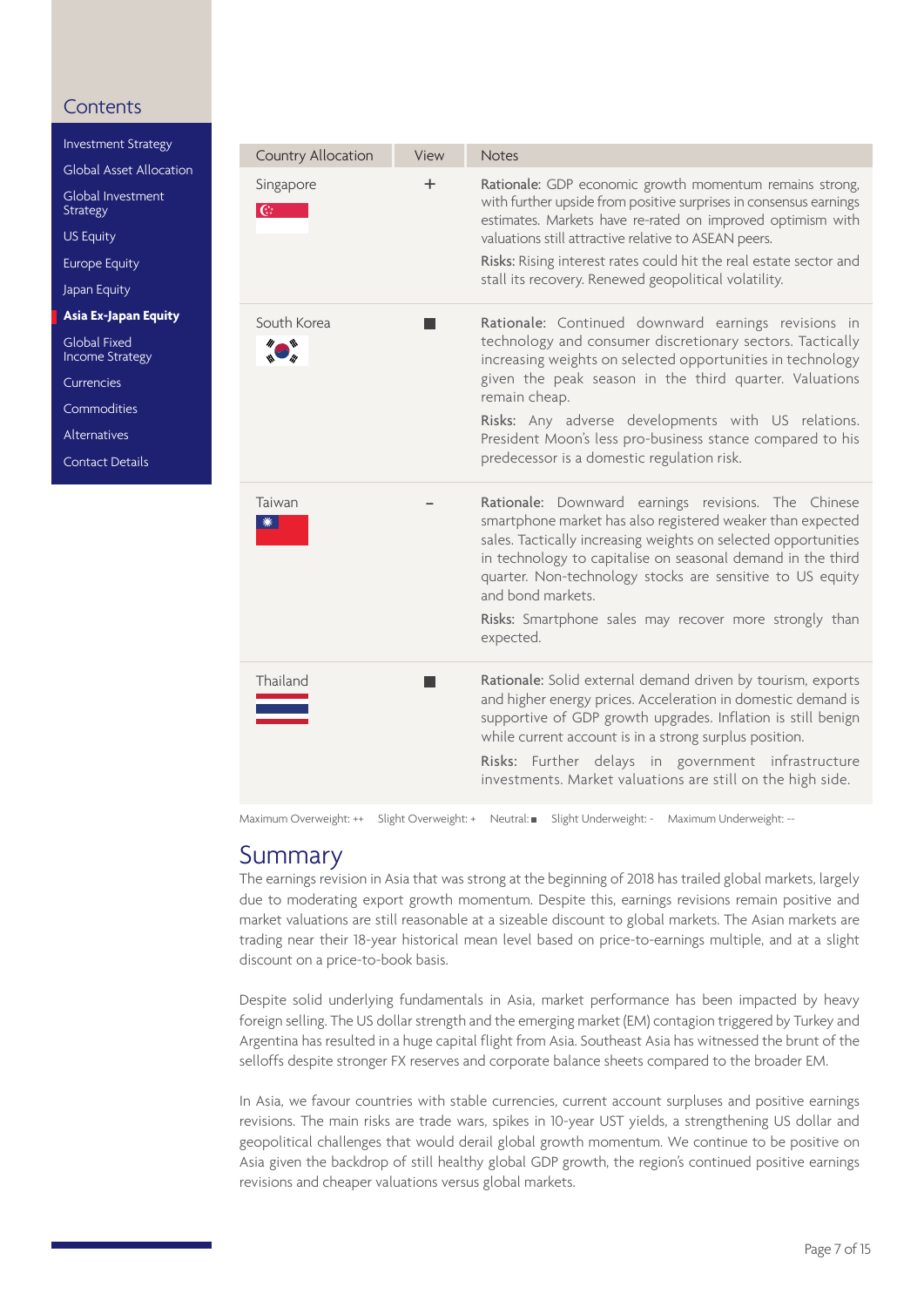<span id="page-7-0"></span>[Investment Strategy](#page-1-0)

[Global Asset Allocation](#page-2-0)

[Global Investment](#page-3-0) Strategy

[US Equity](#page-4-0)

[Europe Equity](#page-4-0)

[Japan Equity](#page-4-0)

[Asia Ex-Japan Equity](#page-5-0)

**Global Fixed Income Strategy**

[Currencies](#page-10-0)

**[Commodities](#page-11-0)** 

[Alternatives](#page-12-0)

[Contact Details](#page-13-0)

# Global Fixed Income Strategy

| Sector Allocation        | View | <b>Notes</b>                                                                                                                                                                                                                                                                                                                                                                                                                                                                                                                                                                                                                                                                                                                                                                                                         |
|--------------------------|------|----------------------------------------------------------------------------------------------------------------------------------------------------------------------------------------------------------------------------------------------------------------------------------------------------------------------------------------------------------------------------------------------------------------------------------------------------------------------------------------------------------------------------------------------------------------------------------------------------------------------------------------------------------------------------------------------------------------------------------------------------------------------------------------------------------------------|
| Developed<br>Market (DM) |      | Rationale: Despite recent volatility from Italy, the<br>conversation has shifted back to European Central Bank (ECB)<br>normalisation which should see German bund yields trading<br>higher. In addition, we expect US yields to be supported.<br>Risks: If Italy takes on an antagonist stance against the EU,<br>we might see a larger flight to quality flow.                                                                                                                                                                                                                                                                                                                                                                                                                                                     |
| <b>DM Government</b>     |      | Rationale: We maintain more of an underweight on Europe<br>against the US, as we assess that the former is more<br>underpriced.<br>Risks: Trade or geopolitical risks could see an increased<br>demand for DM bonds.                                                                                                                                                                                                                                                                                                                                                                                                                                                                                                                                                                                                 |
| <b>DM Credit</b>         |      | Rationale: We remain positive on corporate credits for carry<br>against a supportive macro backdrop.<br>Risks: Rate shocks and geopolitical tensions may trigger<br>credit spreads to widen.                                                                                                                                                                                                                                                                                                                                                                                                                                                                                                                                                                                                                         |
| Emerging<br>Market (EM)  |      | Rationale: The global headwinds that have caused the emerging<br>markets sell-off in Q2 are likely to persist into Q3. The risks<br>of divergence between US and EM growth performance,<br>exacerbated by potential trade tensions; tighter USD funding<br>conditions; and a stronger dollar forcing some central banks to<br>adopt more restrictive policies. Valuations have adjusted with<br>their fair value providing buffers, and are attractive compared<br>to US high yield. EM offers plenty of opportunities for<br>differentiation, based on political developments, policymaking<br>and exposure to tighter funding conditions and higher oil prices.<br>Risks: The pace of US monetary tightening and protectionist<br>measures, deleveraging in China, inflation surprises, and<br>geopolitical risks. |
| <b>EM Government</b>     |      | Rationale: Generally more positive policy tone emanating<br>from EM. Most countries have deployed both monetary tools<br>(currency depreciation, rates) and fiscal tools (subsidy cuts,<br>value-added-taxes) to improve their imbalances.<br>Risks: Sensitivity to sharp commodity price declines and/or<br>sharply higher USD funding costs. Risks such as a trade war                                                                                                                                                                                                                                                                                                                                                                                                                                             |
|                          |      | would impact manufacturing exporters negatively.                                                                                                                                                                                                                                                                                                                                                                                                                                                                                                                                                                                                                                                                                                                                                                     |
| <b>EM Corporate</b>      |      | Rationale: EM corporate fundamentals showed improvement<br>with defaults running at historic low rates, and stabilising levels<br>of leverage levels. Overall, EM corporate credit is trading<br>relatively expensive to EM sovereigns and quasi-sovereigns.<br>Risks: Protectionist US trade policies, EM political risks,<br>geopolitical risks. A potential recovery in the capital<br>expenditure or mergers and acquisitions cycle would be cash<br>flow negative.                                                                                                                                                                                                                                                                                                                                              |

Maximum Overweight: ++ Slight Overweight: + Neutral: Slight Underweight: - Maximum Underweight: --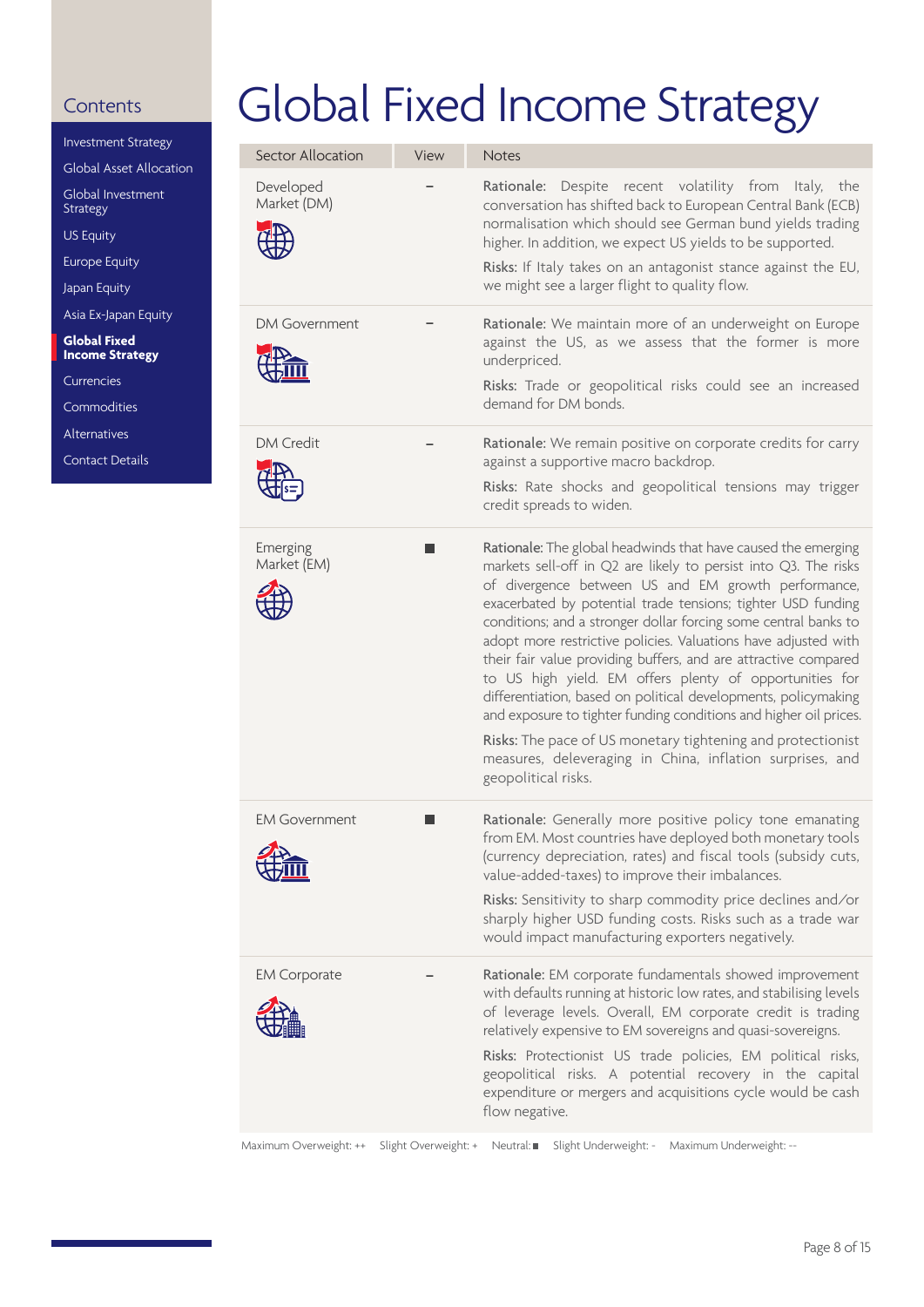<span id="page-8-0"></span>[Investment Strategy](#page-1-0) [Global Asset Allocation](#page-2-0) [Global Investment](#page-3-0) Strategy [US Equity](#page-4-0) [Europe Equity](#page-4-0) [Japan Equity](#page-4-0) [Asia Ex-Japan Equity](#page-6-0) **Global Fixed Income Strategy** [Currencies](#page-10-0)

[Commodities](#page-11-0)

[Alternatives](#page-12-0)

[Contact Details](#page-13-0)

| <b>Sector Allocation</b> | View | <b>Notes</b>                                                                                                                                                                                                                                                                                                                                                                  |
|--------------------------|------|-------------------------------------------------------------------------------------------------------------------------------------------------------------------------------------------------------------------------------------------------------------------------------------------------------------------------------------------------------------------------------|
| <b>EM Local Currency</b> |      | Rationale: We are defensive on EM local currency for the<br>time being, due to rumbling trade tensions, though return<br>dispersion among countries should still be evident. Trade<br>dependent economies will warrant more caution.<br>Risks: Trade frictions are unpredictable and could take a sudden<br>turn for the better or the worse. Flexibility would be paramount. |
| Duration                 |      | Rationale: Our view on duration is neutral as we do not<br>expect the yield curve to steepen henceforth.<br>Risks: The yield curve could further flatten toward the end of<br>the year as the Fed continues to hike interest rates.                                                                                                                                           |
| <b>Yield Curve</b>       |      | Rationale: The gap between 2-year and 10-year UST yields<br>should continue to flatten, and we see strong support for the<br>spreads at 40 basis points, which should prove supportive in<br>the near term.<br>Risks: Duration demand could spike higher ahead of the US<br>mid-term elections.                                                                               |

### Maximum Overweight: ++ Slight Overweight: + Neutral: Slight Underweight: - Maximum Underweight: --

### Summary

Financial markets will remain volatile in the near term with geopolitical headlines particularly those stemming from trade tensions. The political crisis in Italy coupled with the change in government in Spain will continue to add to regional uncertainty in Europe. Though global growth concerns have intensified lately, these do not suggest a widespread slowdown given that monetary conditions in the advanced economies remain accommodative.

The broader geopolitical backdrop has become less supportive of the EM assets with protectionist threats from the US, populist pressures in Europe and concerns in the Middle East.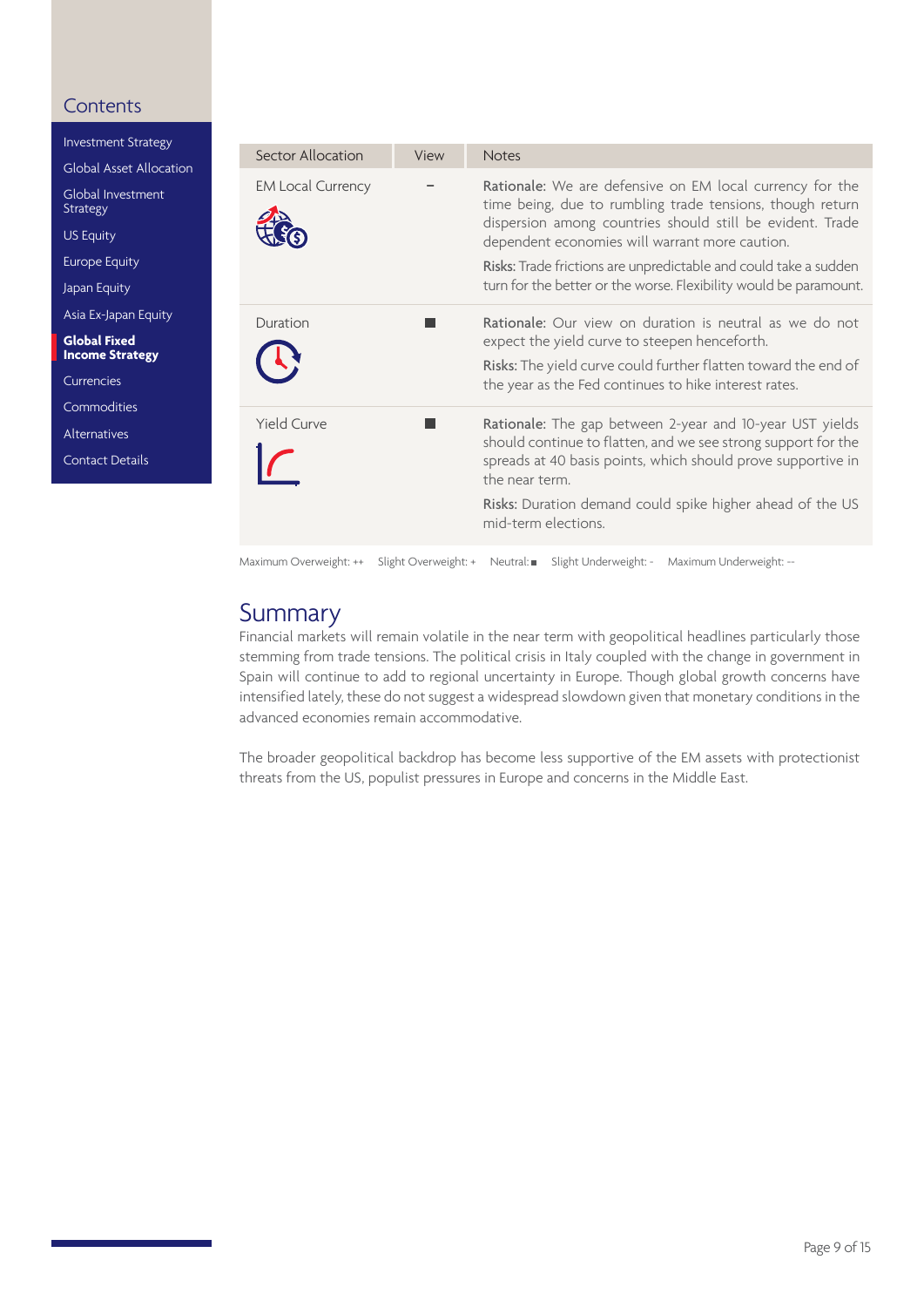[Investment Strategy](#page-1-0) [Global Asset Allocation](#page-2-0)

[Global Investment](#page-3-0)

**Strategy** [US Equity](#page-4-0)

[Europe Equity](#page-4-0)

[Japan Equity](#page-4-0)

[Asia Ex-Japan Equity](#page-5-0)

**Global Fixed Income Strategy**

[Currencies](#page-10-0)

[Commodities](#page-11-0)

[Alternatives](#page-12-0)

[Contact Details](#page-13-0)

| Regional Allocation | View  | <b>Notes</b>                                                                                                                                                                                                                                                                                                                                                                                                                                                                                                                                                                                                                                                                                                                                                                                                                                                                                      |
|---------------------|-------|---------------------------------------------------------------------------------------------------------------------------------------------------------------------------------------------------------------------------------------------------------------------------------------------------------------------------------------------------------------------------------------------------------------------------------------------------------------------------------------------------------------------------------------------------------------------------------------------------------------------------------------------------------------------------------------------------------------------------------------------------------------------------------------------------------------------------------------------------------------------------------------------------|
| Latin America       |       | Rationale: Disinflation has continued, allowing some tolerance<br>for upward price pressures from currency depreciation.<br>Relative higher real rates, improved current account balances<br>and higher FX reserves provide insulation to tightening funding<br>conditions for most EM sovereigns. Political uncertainty ahead<br>of elections remains elevated in Brazil, Colombia and Mexico.<br>Valuations in the region remain attractive, on a relative basis.<br>Risks: A renewed political crisis in Brazil might slow down the<br>pace of reform. The region will see elections in Colombia and<br>Mexico in 2018. Any failure to the North American Free Trade<br>Agreements (NAFTA) negotiations will weigh as a risk for Mexico.                                                                                                                                                       |
| $CIS/EE*$           | $\pm$ | Rationale: In Russia, growth remains moderate given the<br>country's cautious consumer and business confidence. Fiscal<br>policy stance is expected to remain tight, given Russia's fiscal<br>rule. Russia regained its investment grade status earlier this<br>year from Standard & Poor's. In Turkey, a growth-friendly<br>policy mix continues to take its toll on macro balance,<br>keeping the country susceptible to weaker external pressures.<br>In Poland, growth is likely to moderate as household<br>consumption normalises after a period of strong growth.<br>Risks: Geopolitical risks including Russia's involvement in US<br>politics could result in further sanctions; weaker macro and<br>political stability in Turkey could lead to further downgrades.                                                                                                                     |
| Middle East/Africa  | ÷.    | Rationale: In South Africa, improving investor confidence,<br>looser monetary policy and low inflation will allow the country<br>to receive a meaningful contribution from investment, which in<br>turn, supports economic growth. Moderate strengthening of<br>oil and resource prices in the wake of Organisation of the<br>Petroleum Exporting Countries (OPEC) production cuts has<br>moderately eased pressure on oil exporters. Many countries<br>have deployed both monetary tools and fiscal tools to improve<br>their imbalances.<br>Risks: Even as fiscal budgets would be adversely impacted by<br>weakening oil prices, Middle Eastern sovereigns have the<br>lowest debt to GDP ratios and strong access to capital markets.<br>Any escalation in the political dispute between Qatar and the<br>Gulf Cooperation Council (GCC) might lead to oil price<br>volatility in the region. |
| Asia                |       | Rationale: Continuous robust global growth alongside<br>improved corporate earnings. Valuations had cheapened<br>substantially after a recent sell-off due to unfavourable<br>technicals from a surge of new supply. With healthy credit<br>fundamentals intact, this presents good buying opportunities<br>while awaiting an ease of supply.<br>Risks: Any sharp increases in global interest rates may moderate<br>risk appetite. China's reforms continue to add to growth<br>pressures. Markets still remain wary of challenges domestically<br>in the US and geopolitical risk from the Korean Peninsula.                                                                                                                                                                                                                                                                                    |
| Singapore           | ÷.    | Rationale: The economy is sustainably growing at robust<br>levels, with inflation relatively contained.<br>Risks: The openness nature of the economy renders it vulnerable<br>to the risk of trade retaliation between the US and China.                                                                                                                                                                                                                                                                                                                                                                                                                                                                                                                                                                                                                                                          |
|                     |       | Maximum Overweight: ++ Slight Overweight: + Neutral: ■ Slight Underweight: - Maximum Underweight: --                                                                                                                                                                                                                                                                                                                                                                                                                                                                                                                                                                                                                                                                                                                                                                                              |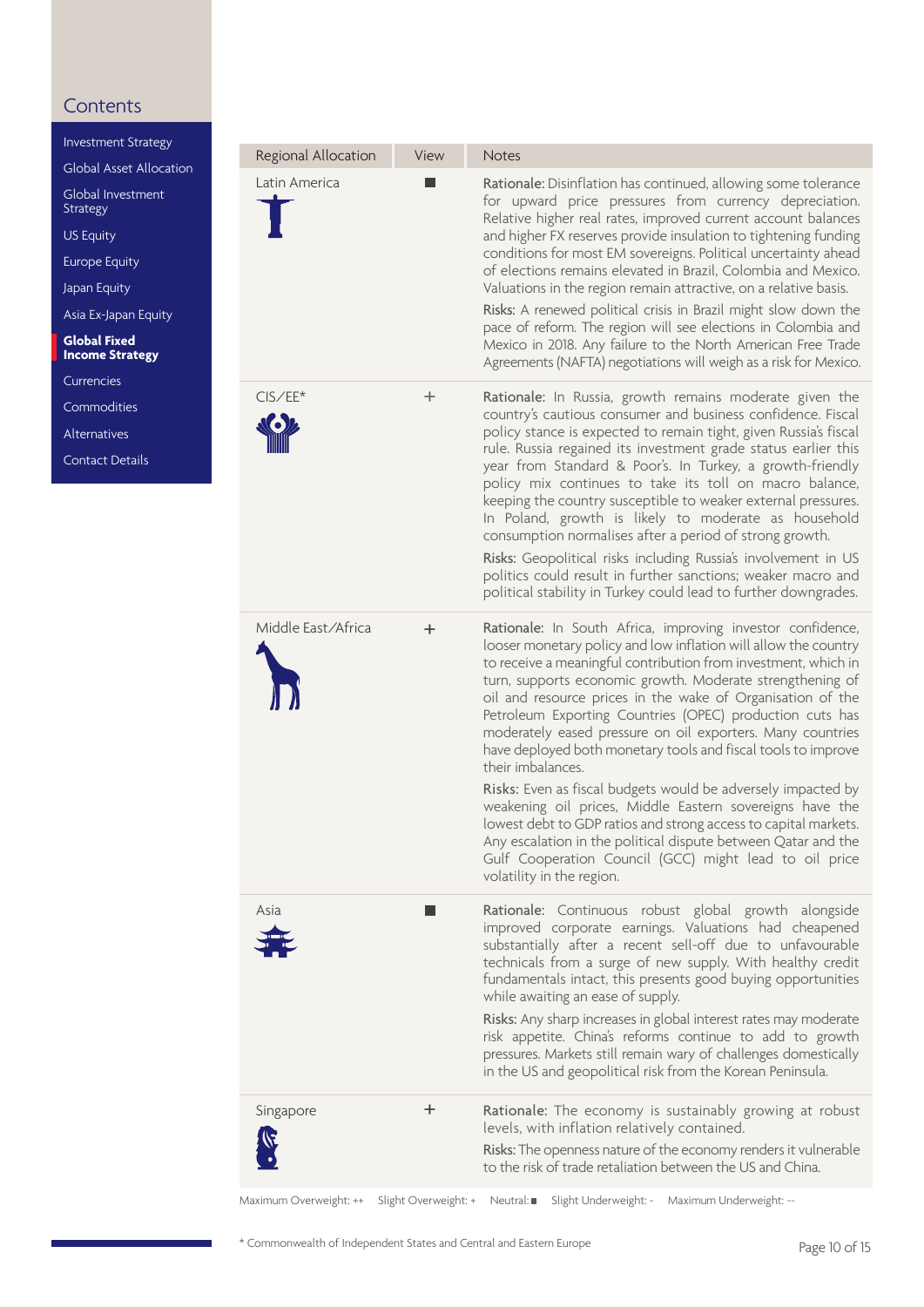[Alternatives](#page-12-0) [Contact Details](#page-13-0)

<span id="page-10-0"></span>

| <b>Investment Strategy</b>             |  |
|----------------------------------------|--|
| Global Asset Allocation                |  |
| Global Investment<br><b>Strategy</b>   |  |
| <b>US Equity</b>                       |  |
| <b>Europe Equity</b>                   |  |
| Japan Equity                           |  |
| Asia Ex-Japan Equity                   |  |
| Global Fixed<br><b>Income Strategy</b> |  |
| <b>Currencies</b>                      |  |
| Commodities                            |  |

# **Currencies**

| <b>FX Allocation</b>           | View | <b>Notes</b>                                                                                                                                                                                                                                                                     |
|--------------------------------|------|----------------------------------------------------------------------------------------------------------------------------------------------------------------------------------------------------------------------------------------------------------------------------------|
| <b>US Dollar</b><br><b>USS</b> |      | Rationale: Although USD should remain on a lower structural<br>path in the longer term as evidenced by a flattening yield,<br>trade tensions means that we cannot price in USD weakness<br>too aggressively.                                                                     |
|                                |      | Risks: The USD could rally should political tensions intensify<br>in Europe. On the other hand, a quicker pace to the flattening<br>of the yield curve could result in depreciation.                                                                                             |
| Euro<br>€                      |      | Rationale: ECB normalisation should continue despite<br>political tensions with Italy. We expect asset purchases to<br>end this year.                                                                                                                                            |
|                                |      | Risks: Should yields on Italian bonds spike again, ECB could<br>decide that any contagion effect is too significant to ignore<br>and continue with asset purchases beyond this year.                                                                                             |
| Japanese Yen                   | ÷    | Rationale: With the BoJ cornering the market, the current<br>easing policy is unsustainable in the long run and we expect<br>asset purchases to decrease significantly going forward.                                                                                            |
|                                |      | Risks: A return to deflation would make the central bank<br>cautious about making any alterations to their yield curve<br>control policy.                                                                                                                                        |
| Singapore Dollar<br>SS         | ÷    | Rationale: We see another tightening move from the central<br>bank at its October meeting where the slope of the nominal<br>effective exchange rate (NEER) could be shifted back to 1%.<br>Risks: Inflation prints could remain soft, which would delay<br>any moves to tighten. |
| China Renminbi<br><b>CNY</b>   |      | Rationale: We are biased towards CNY strength in the medium<br>term. However, the possibility of CNY weakness due to trade<br>frictions means we cannot afford to be too bullish on CNY in<br>the coming quarter.<br>Risks: An all-out trade war would see the CNY depreciate.   |
|                                |      |                                                                                                                                                                                                                                                                                  |

Maximum Overweight: ++ Slight Overweight: + Neutral: Slight Underweight: - Maximum Underweight: --

### Summary

A flattening yield curve means that the US dollar is more likely to depreciate in the next two to three years. However, trade tensions from the US means that we have to be tactically cautious and refrain from being too aggressive on USD weakness. As political risks from Italy subside with the ECB on course for policy normalisation, EURUSD should continue on a medium-term uptrend in the second half of the year.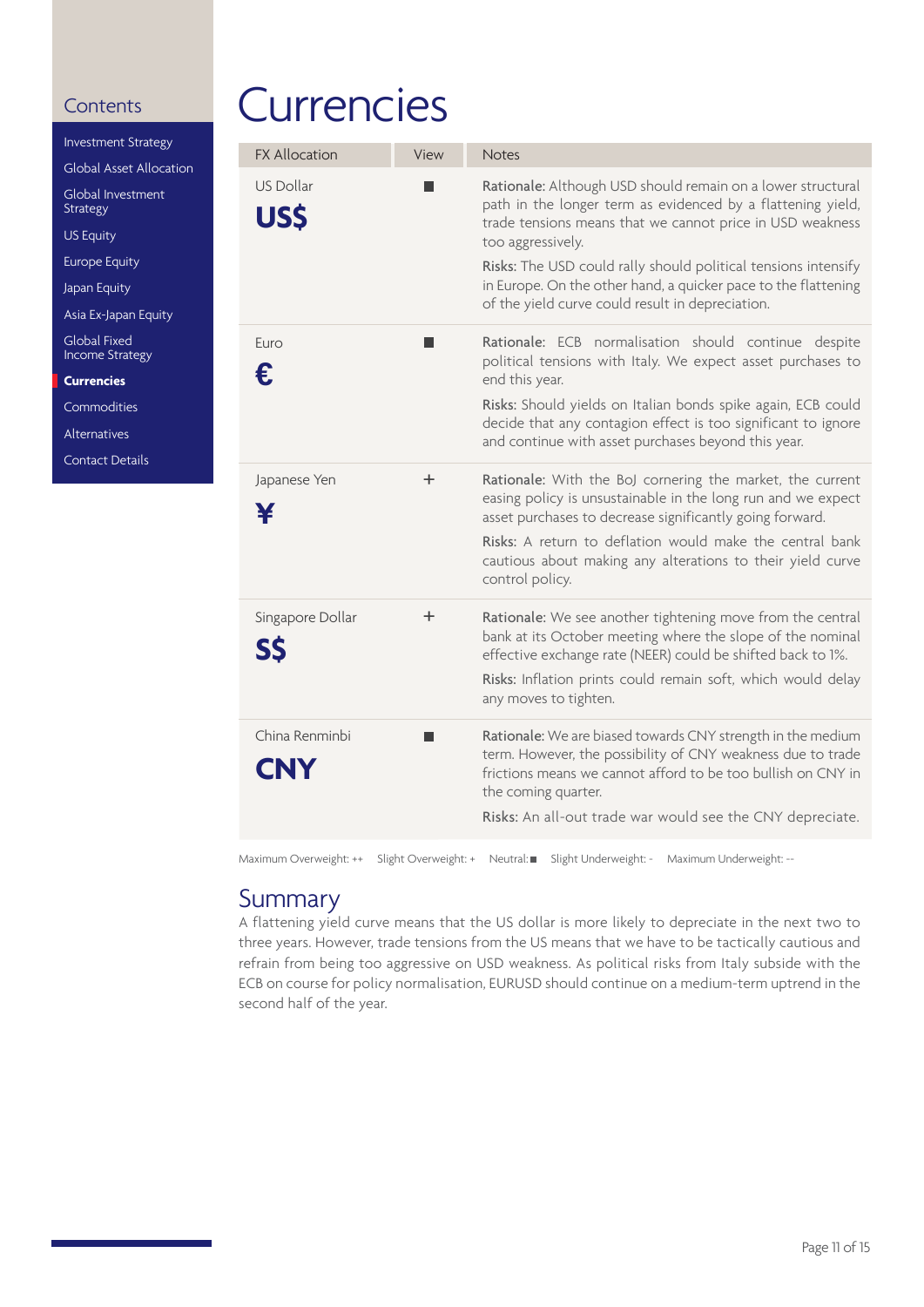<span id="page-11-0"></span>

| Investment Strategy                    |
|----------------------------------------|
| Global Asset Allocation                |
| Global Investment<br><b>Strategy</b>   |
| <b>US Equity</b>                       |
| <b>Europe Equity</b>                   |
| Japan Equity                           |
| Asia Ex-Japan Equity                   |
| Global Fixed<br><b>Income Strategy</b> |
| Currencies                             |
| <b>Commodities</b>                     |
| Alternatives                           |

[Contact Details](#page-13-0)

# **Commodities**

| Commodities<br>Rationale: Continuing global GDP growth, particularly in<br>non-developed markets with the highest rates of commodity<br>Uo a<br>consumption. Strong demand and low levels of expansionary<br>capital expenditure are tightening global supply-demand<br>balances and putting upward pressure on commodity prices.<br>Risks: A USD rally would be negative for commodities given<br>the strong negative correlation in recent years.<br>Gold<br>Rationale: Positive aggregate demand from physical gold<br>÷<br>exchange-traded-funds (ETFs) and central banks, together<br>with low levels of speculative positioning. Accelerating<br>inflation means real interest rates would remain low even if<br>central banks raised interest rates.<br>Risks: Non-inflationary growth and higher real interest rates<br>would be negative for gold, which does not pay interest.<br><b>Base Metals</b><br>Rationale: Manufacturing PMI and industrial production data<br>remain strongly positive. Widespread supply shortfalls are<br>possible in two to three years if strong demand growth and<br>lack of investment in new supply continue.<br>Risks: Elevated speculative positioning in futures markets,<br>potential for credit-linked demand slowdown from China.<br>Country-specific risks on production royalties and mine<br>ownership remains a concern.<br><b>Bulk Commodities</b><br>Rationale: China continues to close low-quality domestic<br>production of iron ore, coal and steel, benefiting higher grade<br><u>saksifas</u><br>producers overseas. Low levels of capital investment.<br>Risks: Demand may weaken with unexpected increases in<br>trade tariffs and/or a slowdown in China's domestic property<br>market. Thermal coal threatened by increasing output from<br>alternative energy producers.<br>Rationale: OPEC production discipline, sharply lower output<br>Energy<br>from Venezuela and strong aggregate crude oil demand growth<br>from emerging markets - particularly from China and India.<br>speculative positions.<br>Agriculture<br>Rationale: Agricultural prices remain at relatively low levels,<br>presenting upside risk in the event of unusual weather<br>conditions.<br>Risks: Recent years have seen favourable weather and bumper | Sector Allocation | View | <b>Notes</b>                                                                                                                                                                       |
|-----------------------------------------------------------------------------------------------------------------------------------------------------------------------------------------------------------------------------------------------------------------------------------------------------------------------------------------------------------------------------------------------------------------------------------------------------------------------------------------------------------------------------------------------------------------------------------------------------------------------------------------------------------------------------------------------------------------------------------------------------------------------------------------------------------------------------------------------------------------------------------------------------------------------------------------------------------------------------------------------------------------------------------------------------------------------------------------------------------------------------------------------------------------------------------------------------------------------------------------------------------------------------------------------------------------------------------------------------------------------------------------------------------------------------------------------------------------------------------------------------------------------------------------------------------------------------------------------------------------------------------------------------------------------------------------------------------------------------------------------------------------------------------------------------------------------------------------------------------------------------------------------------------------------------------------------------------------------------------------------------------------------------------------------------------------------------------------------------------------------------------------------------------------------------------------------------------------------------------------------------------------------------------------------------|-------------------|------|------------------------------------------------------------------------------------------------------------------------------------------------------------------------------------|
|                                                                                                                                                                                                                                                                                                                                                                                                                                                                                                                                                                                                                                                                                                                                                                                                                                                                                                                                                                                                                                                                                                                                                                                                                                                                                                                                                                                                                                                                                                                                                                                                                                                                                                                                                                                                                                                                                                                                                                                                                                                                                                                                                                                                                                                                                                     |                   |      |                                                                                                                                                                                    |
|                                                                                                                                                                                                                                                                                                                                                                                                                                                                                                                                                                                                                                                                                                                                                                                                                                                                                                                                                                                                                                                                                                                                                                                                                                                                                                                                                                                                                                                                                                                                                                                                                                                                                                                                                                                                                                                                                                                                                                                                                                                                                                                                                                                                                                                                                                     |                   |      | Physical gold prices are also negatively correlated with the USD.                                                                                                                  |
|                                                                                                                                                                                                                                                                                                                                                                                                                                                                                                                                                                                                                                                                                                                                                                                                                                                                                                                                                                                                                                                                                                                                                                                                                                                                                                                                                                                                                                                                                                                                                                                                                                                                                                                                                                                                                                                                                                                                                                                                                                                                                                                                                                                                                                                                                                     |                   |      |                                                                                                                                                                                    |
|                                                                                                                                                                                                                                                                                                                                                                                                                                                                                                                                                                                                                                                                                                                                                                                                                                                                                                                                                                                                                                                                                                                                                                                                                                                                                                                                                                                                                                                                                                                                                                                                                                                                                                                                                                                                                                                                                                                                                                                                                                                                                                                                                                                                                                                                                                     |                   |      |                                                                                                                                                                                    |
|                                                                                                                                                                                                                                                                                                                                                                                                                                                                                                                                                                                                                                                                                                                                                                                                                                                                                                                                                                                                                                                                                                                                                                                                                                                                                                                                                                                                                                                                                                                                                                                                                                                                                                                                                                                                                                                                                                                                                                                                                                                                                                                                                                                                                                                                                                     |                   |      | Risks: Rapid increase in US onshore shale and Canadian oil<br>sand production. OPEC currently signalling it may raise<br>aggregate production given high oil prices. High level of |
|                                                                                                                                                                                                                                                                                                                                                                                                                                                                                                                                                                                                                                                                                                                                                                                                                                                                                                                                                                                                                                                                                                                                                                                                                                                                                                                                                                                                                                                                                                                                                                                                                                                                                                                                                                                                                                                                                                                                                                                                                                                                                                                                                                                                                                                                                                     |                   |      | harvests, leading to high stock-to-use ratios and reserve supplies.                                                                                                                |

Maximum Overweight: ++ Slight Overweight: + Neutral: Slight Underweight: - Maximum Underweight: --

### Summary

Global economic growth continues to expand, with industrial production and PMI data signalling continued demand strength in multiple regions. Despite this, Chinese demand could weaken in the second half of 2018 given tighter credit conditions.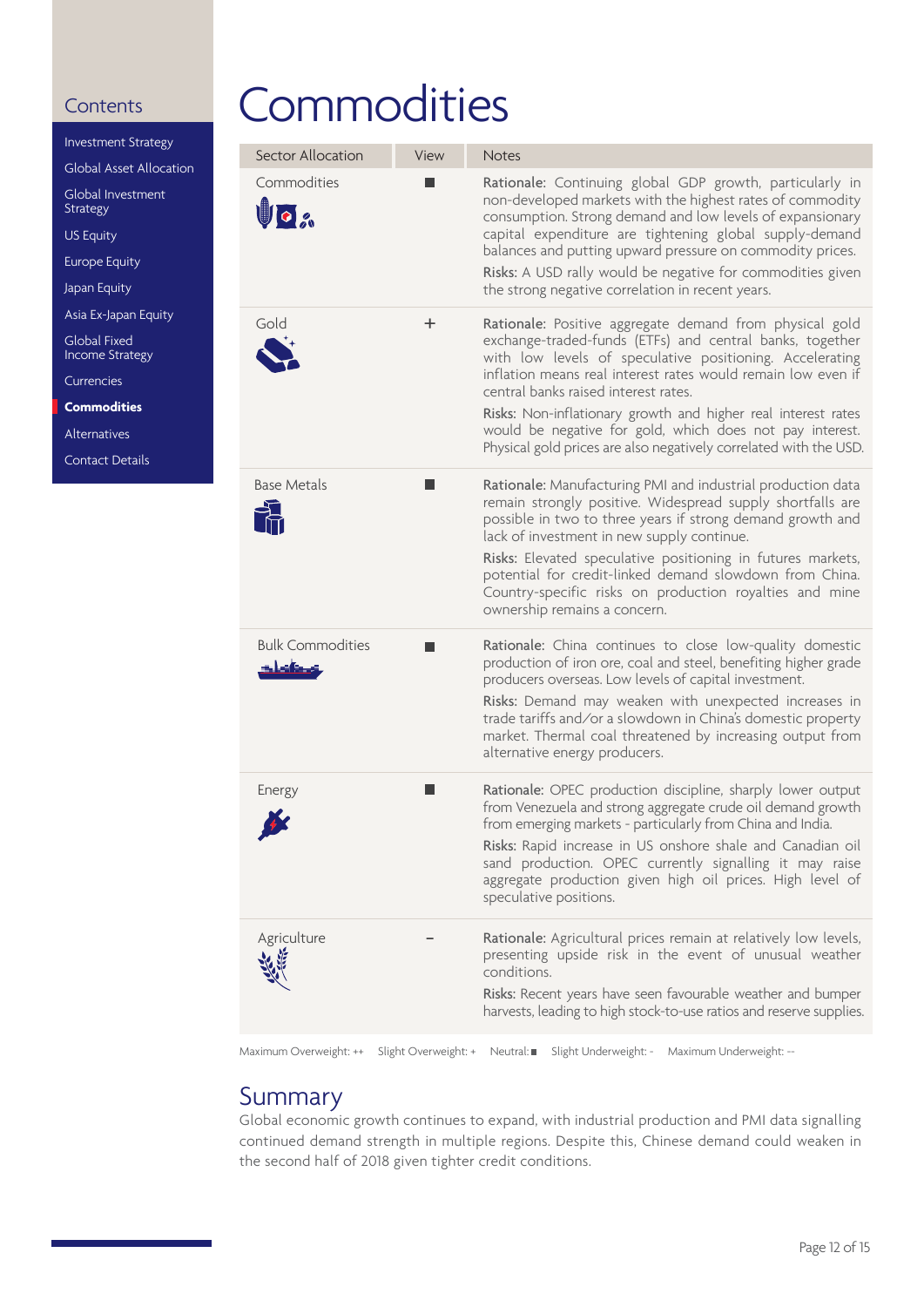<span id="page-12-0"></span>[Investment Strategy](#page-1-0) [Global Asset Allocation](#page-2-0) [Global Investment](#page-3-0) Strategy [US Equity](#page-4-0) [Europe Equity](#page-4-0) [Japan Equity](#page-4-0) [Asia Ex-Japan Equity](#page-6-0) Global Fixed [Income Strategy](#page-7-0) [Currencies](#page-10-0) [Commodities](#page-11-0) **Alternatives** [Contact Details](#page-13-0)

# Alternatives

| Sector Allocation | View | <b>Notes</b>                                                                                                                                                                                                                                                                                                                                                                                                            |  |
|-------------------|------|-------------------------------------------------------------------------------------------------------------------------------------------------------------------------------------------------------------------------------------------------------------------------------------------------------------------------------------------------------------------------------------------------------------------------|--|
| Hedge Funds       | ÷    | Rationale: Macro concerns including interest rate hikes,<br>potential trade wars and unsolved US-North Korea issues may<br>lead to frequent reversals of market direction. This may<br>benefit absolute return strategies which are able to adjust<br>their levels of exposures and fundamental focused ones that<br>are hedged.                                                                                        |  |
|                   |      | Risks: Asset markets may rally due to abating macro concerns<br>and improving corporate fundamentals. This may lessen the<br>attractiveness of hedged strategies.                                                                                                                                                                                                                                                       |  |
| Private Equity    | ÷    | Rationale: Superior return opportunities at reduced volatility<br>makes private equity an attractive opportunity in the current<br>volatile public market environment. Venture capital, private<br>debt, big buyout and secondary funds continue to attract<br>significant funding.<br>Risks: Valuations are far from cheap in many areas after a<br>prolonged period of inflow amid a period of abundant<br>liquidity. |  |
|                   |      |                                                                                                                                                                                                                                                                                                                                                                                                                         |  |

### Maximum Overweight: ++ Slight Overweight: + Neutral: Slight Underweight: - Maximum Underweight: --

### Summary

Alternative investments are seeing a boon, as investors look for protection and returns, triggered by rising interest rates, a volatile environment and elevated valuations in the equity and fixed income asset classes.

Hedge funds have proven to be able to provide protection in periods of volatility in Asia while private equity continues to provide access to high growth businesses, superior yields and returns from active operational restructuring and improvements.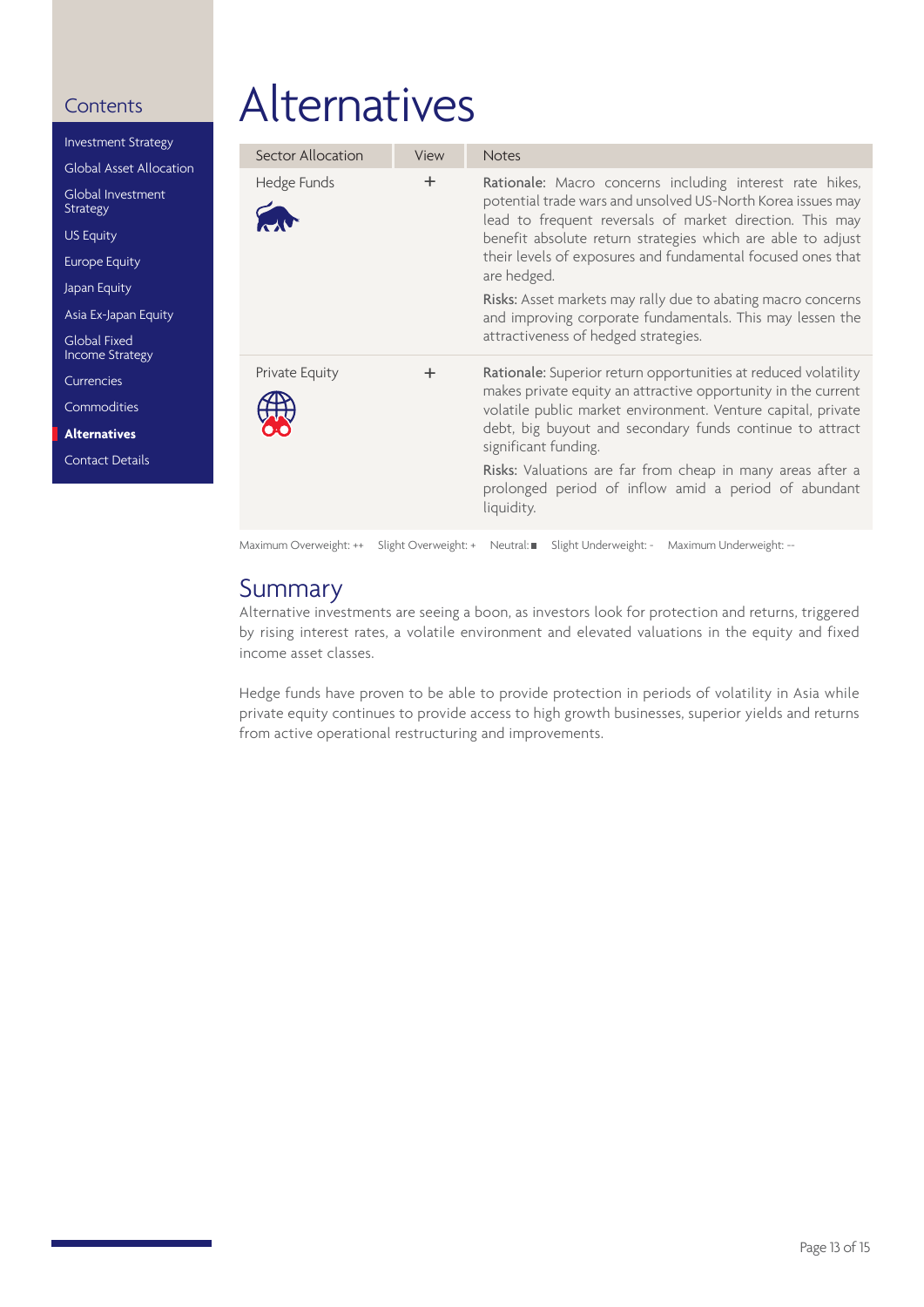| <b>Investment Strategy</b>                    |                  |
|-----------------------------------------------|------------------|
| <b>Global Asset Allocation</b>                | Sin              |
| Global Investment<br>Strategy                 | UC<br>Ad         |
| <b>US Equity</b>                              |                  |
| <b>Europe Equity</b>                          | Tel              |
| Japan Equity                                  | Fax              |
| Asia Ex-Japan Equity                          | Em               |
| <b>Global Fixed</b><br><b>Income Strategy</b> | We               |
| Currencies                                    | Ma               |
| Commodities                                   | UC<br>Ad         |
| Alternatives                                  |                  |
| <b>Contact Details</b>                        |                  |
|                                               | Tel<br>Fax<br>We |
|                                               | Tha              |
|                                               | UC<br>Ad         |
|                                               | Tel<br>Fax<br>We |
|                                               | Brı              |

# <span id="page-13-0"></span>Contents Contact Details

| <b>Singapore</b>                                                                                                                                                                                                                                             |                                                                                                                                                                                |                     |                                                                                                                              |  |  |
|--------------------------------------------------------------------------------------------------------------------------------------------------------------------------------------------------------------------------------------------------------------|--------------------------------------------------------------------------------------------------------------------------------------------------------------------------------|---------------------|------------------------------------------------------------------------------------------------------------------------------|--|--|
| Address                                                                                                                                                                                                                                                      | <b>UOB Asset Management Ltd</b><br>80 Raffles Place<br>UOB Plaza 2 Level 3<br>Singapore 048624                                                                                 | Address             | UOB Alternative Investment Management Pte Ltd<br>80 Raffles Place<br>#16-21, UOB Plaza 2<br>Singapore 048624                 |  |  |
| Tel                                                                                                                                                                                                                                                          | 1800 222 2228 (Local)<br>(65) 6222 2228 (International)                                                                                                                        | Tel                 | $(65)$ 6539 2646<br>(65) 6222 2228 (International)                                                                           |  |  |
| Fax<br>Email<br>Website                                                                                                                                                                                                                                      | $(65)$ 6532 3868<br>uobam@uobgroup.com<br>uobam.com.sg                                                                                                                         | Email<br>Website    | uobaim@uobgroup.com<br>uobaim.com.sg                                                                                         |  |  |
| <b>Malaysia</b>                                                                                                                                                                                                                                              |                                                                                                                                                                                |                     |                                                                                                                              |  |  |
| Address                                                                                                                                                                                                                                                      | UOB Asset Management (Malaysia) Berhad<br>Level 22, Vista Tower, The Intermark<br>No. 348 Jalan Tun Razak<br>50400 Kuala Lumpur                                                | Address             | UOB Islamic Asset Management Sdn Bhd<br>Level 22 Vista Tower, The Intermark<br>No. 348 Jalan Tun Razak<br>50400 Kuala Lumpur |  |  |
| Tel<br>Fax<br>Website                                                                                                                                                                                                                                        | (60) (03) 2732 1181<br>(60) (03) 2164 8188<br>uobam.com.my                                                                                                                     | Tel<br>Fax<br>Email | (60) (03) 2732 1181<br>(60) (03) 2164 8188<br>UOBAMCustomerCareMY@UOBgroup.com                                               |  |  |
| <b>Thailand</b>                                                                                                                                                                                                                                              |                                                                                                                                                                                |                     |                                                                                                                              |  |  |
| UOB Asset Management (Thailand) Co., Ltd<br>Address<br>23A, 25 Floor, Asia Centre Building, 173/27-30, 32-33<br>South Sathon Road, Thungmahamek, Sathon, Bangkok 10120, Thailand<br>(66) 2786 2000<br>Tel<br>Fax<br>(66) 2786 2377<br>Website<br>uobam.co.th |                                                                                                                                                                                |                     |                                                                                                                              |  |  |
| <b>Brunei</b>                                                                                                                                                                                                                                                |                                                                                                                                                                                |                     |                                                                                                                              |  |  |
| UOB Asset Management (B) Sdn Bhd<br>Address<br>FF03 to FF05, The Centrepoint Hotel, Gadong<br>Bandar Seri Begawan BE 3519, Brunei Darussalam<br>Tel<br>(673) 2424806<br>Fax<br>(673) 2424805                                                                 |                                                                                                                                                                                |                     |                                                                                                                              |  |  |
| <b>Taiwan</b>                                                                                                                                                                                                                                                |                                                                                                                                                                                |                     |                                                                                                                              |  |  |
| Address<br>Tel<br>Fax                                                                                                                                                                                                                                        | UOB Asset Management (Taiwan) Co., Ltd<br>Union Enterprise Plaza, 16th Floor,<br>109 Minsheng East Road, Section 3, Taipei 10544<br>(886) (2) 2719 7005<br>(886) (2) 2545 6591 |                     |                                                                                                                              |  |  |
| Japan                                                                                                                                                                                                                                                        |                                                                                                                                                                                |                     |                                                                                                                              |  |  |
| Address<br>Tel<br>Fax                                                                                                                                                                                                                                        | UOB Asset Management (Japan) Ltd<br>13F Sanno Park Tower, 2-11-1 Nagatacho, Chiyoda-ku,<br>Tokyo 100-6113 Japan<br>(813) 3500-5981<br>(813) 3500-5985                          |                     |                                                                                                                              |  |  |
| China                                                                                                                                                                                                                                                        | Ping An UOB Fund Management Company Ltd                                                                                                                                        |                     |                                                                                                                              |  |  |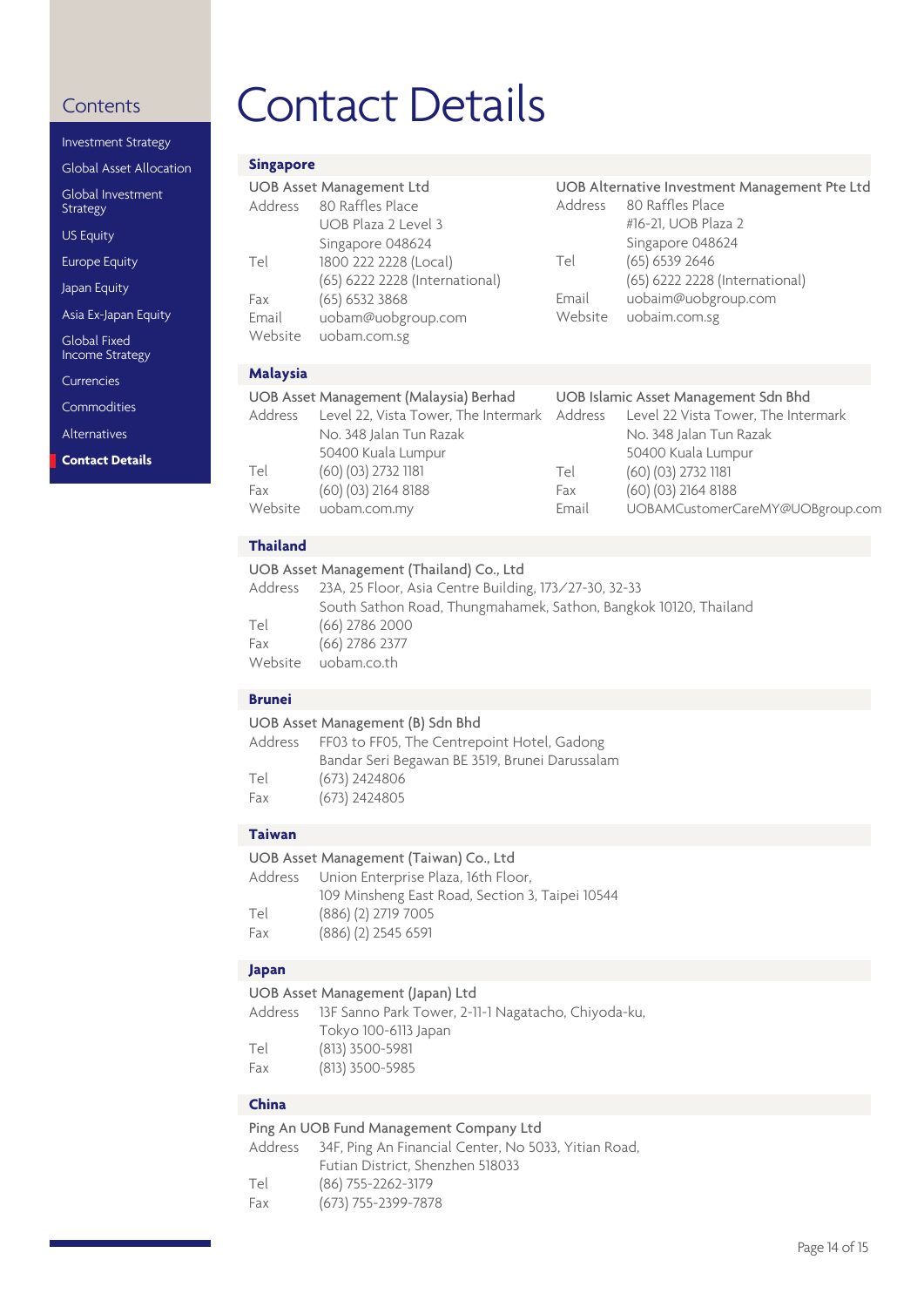[Investment Strategy](#page-1-0)

[Global Asset Allocation](#page-2-0)

[Global Investment](#page-3-0) **Strategy** 

[US Equity](#page-4-0)

[Europe Equity](#page-4-0)

[Japan Equity](#page-4-0)

[Asia Ex-Japan Equity](#page-5-0)

Global Fixed [Income Strategy](#page-7-0)

[Currencies](#page-10-0)

[Commodities](#page-11-0)

[Alternatives](#page-12-0)

**Contact Details**

### Important Notice & Disclaimer

This publication shall not be copied or disseminated, or relied upon by any person for whatever purpose. The information herein recommendation or advice to buy or sell any investment product, including any collective investment schemes or shares of companies mentioned within. Although every reasonable care has been taken to ensure the accuracy and objectivity of the information contained in this publication, UOB Asset Management Ltd ("UOBAM") and its employees shall not be held liable for any error, inaccuracy and/or omission, howsoever caused, or for any decision or action taken based on views expressed or information in this publication. The information contained in this publication, including any data, projections and underlying assumptions are based upon certain assumptions, management forecasts and analysis of information available and reflects prevailing conditions and our views as of the date of this publication, all of which are subject to change at any time without notice. Please note that the graphs, charts, formulae or other devices set out or referred to in this document cannot, in and of itself, be used to determine and will not assist any person in deciding which investment product to buy or sell, or when to buy or sell an investment product. UOBAM does not warrant the accuracy, adequacy, timeliness or completeness of the information herein for any particular purpose and expressly disclaims liability for any error, inaccuracy or omission. Any opinion, projection and other forward-looking statement regarding future events or performance of, including but not limited to, countries, markets accounting, legal, regulatory, tax or other advice. The information herein has no regard to the specific objectives, financial situation and particular needs of any specific person. You may wish to seek advice from a professional or an independent financial adviser about the issues discussed herein or before investing in any investment or insurance product. Should you choose not to seek such advice, you should consider carefully whether the investment or insurance product in question is suitable for you. In the event of any discrepancy between the English and Mandarin versions of this publication, the English version shall prevail.